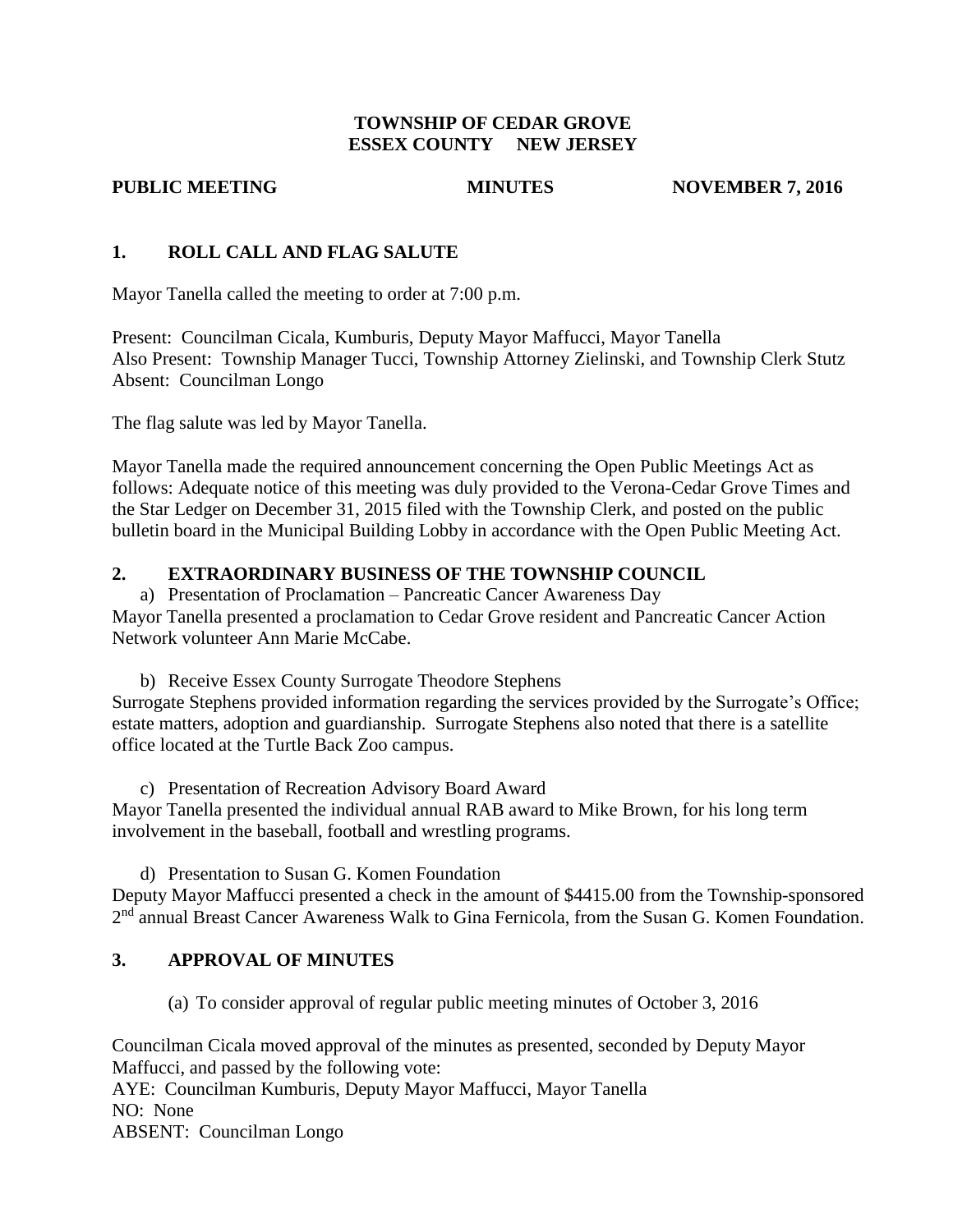#### **4. PUBLIC HEARING**

(a) To consider adoption of Pending Ordinance #16-800 Amending Chapter 251 of the Township Code entitled "Vehicles and Traffic"

The ordinance was read by title only as follows:

AN ORDINANCE AMENDING CHAPTER 251 OF THE CODE OF THE TOWNSHIP OF CEDAR GROVE, ENTITLED "VEHICLES AND TRAFFIC."

Mayor Tanella opened the public hearing on this item. There being no one present wishing to be heard, Mayor Tanella closed the public hearing.

Councilman Cicala moved that the ordinance be adopted at second reading, published in the Verona-Cedar Grove Times as a passed ordinance to take effect as prescribed by law, seconded by Councilman Kumburis, and passed by the following vote:

AYE: Councilman Cicala, Kumburis, Deputy Mayor Maffucci, Mayor Tanella NO: None

ABSENT: Councilman Longo

## **5. AWARD OF BID**

(a) To consider resolution rejecting bid for Furnishing of Equipment and Personnel for Snow Plowing

The following resolution had been posted on the bulletin board, and a brief synopsis was given by the Township Clerk:

**WHEREAS,** pursuant to advertising duly made, a sole bid was received for the furnishing of equipment and personnel for snow plowing and publicly opened and read by the Township Clerk on September 16, 2016 as follows:

| <b>BIDDER</b>                         | <b>ITEM #1</b><br>TRUCK, PLOW &<br><b>OPERATOR</b> | <b>ITEM #2</b><br><b>TRUCK H/D</b><br>PLOW &<br><b>OPERATOR</b> | <b>ITEM #3</b><br><b>TRUCK.</b><br><b>S/SPREADER &amp;</b><br><b>OPERATOR</b> | <b>ITEM #4</b><br><b>4-WHEEL</b><br><b>DRIVE</b><br><b>LOADER</b> | <b>ITEM #5</b><br><b>TANDEM DUMP</b><br>TRUCK |
|---------------------------------------|----------------------------------------------------|-----------------------------------------------------------------|-------------------------------------------------------------------------------|-------------------------------------------------------------------|-----------------------------------------------|
| A.E. Recchia, Inc.<br>Cedar Grove, NJ | \$188.00                                           | \$198.00                                                        | \$221.00                                                                      | \$171.00                                                          | \$121.00                                      |

**WHEREAS,** the bid submitted has been reviewed by the Township Manager and Municipal Engineer; and

**WHEREAS,** the sole bid substantially exceeds the appropriation for the service.

**NOW, THEREFORE, BE IT RESOLVED** by the Township Council of the Township of Cedar Grove that the bid for furnishing of equipment and personnel for snow plowing be rejected in accordance with NJSA 40A:11-13.2(b).

**BE IT FURTHER RESOLVED** that the project be re-bid.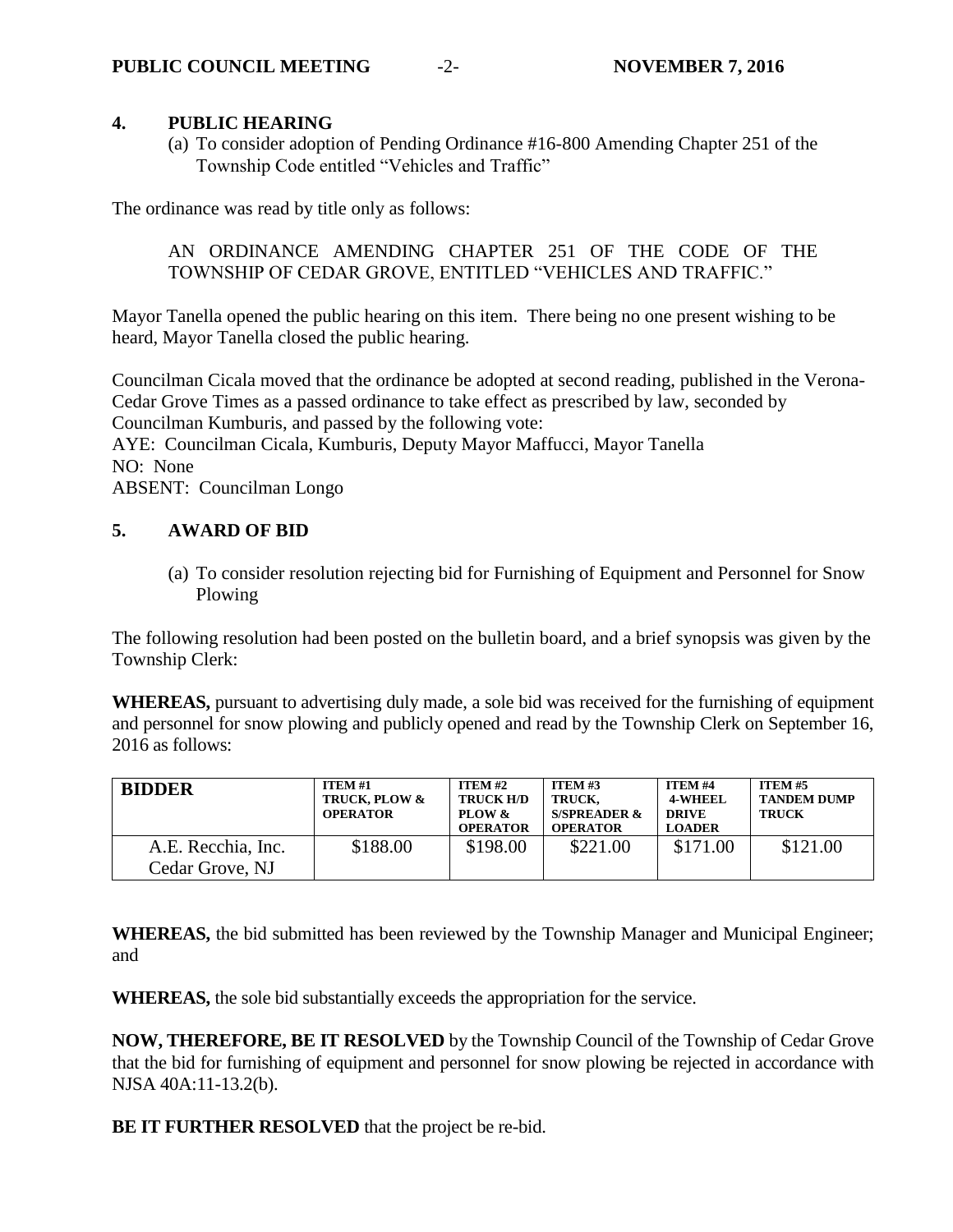Deputy Mayor Maffucci moved adoption of the resolution, seconded by Councilman Cicala, and passed by the following vote: AYE: Councilman Cicala, Kumburis, Deputy Mayor Maffucci, Mayor Tanella NO: None ABSENT: Councilman Longo

## **6. MEETING OPEN TO RESIDENTS OF THE TOWNSHIP WISHING TO BE HEARD ON ANY ITEM ON THE AGENDA**

Mayor Tanella opened this portion of the meeting to anyone wishing to be heard on any item on the agenda. There being no one present wishing to be heard, Mayor Tanella closed this portion of the meeting.

## **7. REPORTS OF TOWNSHIP OFFICIALS**

(a) Township Manager – The Manager noted the Municipal Engineer's memo recommending award of contract for professional engineering design services for the reconstruction of Cedar Street, to which the governing body agreed. The Manager provided the current guidelines pertaining to water/sewer bill adjustments and recommended discussion at the next staff meeting, to which the governing body agreed. Mr. Tucci noted a request from a resident for temporary street closing to accommodate an annual holiday lighting and fundraiser on Union Street, to which the governing body agreed. The Manager also provided a proposal from the Fire Dept. pertaining to LOSAP for review and discussion at next staff meeting. Mr. Tucci noted a request from the Elks Club for waiver of annual amusement device license fee to which the governing body agreed. The Manager announced the upcoming retirement of Police Chief Richard Vanderstreet as of November 30, 2016.

(b) Township Clerk – The Clerk noted correspondence from Essex Vicinage of Superior Court regarding criminal justice reform. There was consensus for the Clerk to the Vicinage's request to schedule an informational presentation by Court representative. Ms. Stutz noted a resident's letter of interest regarding appointment to Library Board of Trustees. The Township Clerk announced the polling hours for the November 8<sup>th</sup> General Election (from 6am to 8pm). The Clerk also noted that the North End School polling site (District 8) has been relocated to Memorial Middle School for this election only.

- (c) Township Attorney No report
- (d) Other Reports

Mayor Tanella requested an executive session to discuss a personnel matter regarding board/committee term expiration. Mayor Tanella announced that K. Hovnanian has retained a consultant for preparation of a concept design for a turf field on Board of Education property at LRP school.

Councilman Cicala acknowledged the presence of Boy Scout Leader John Green and several scouts in attendance to earn a merit badge. Councilman Cicala thanked the governing body for the opportunity to temporarily fill a vacant councilmember position. Councilman Cicala also thanked the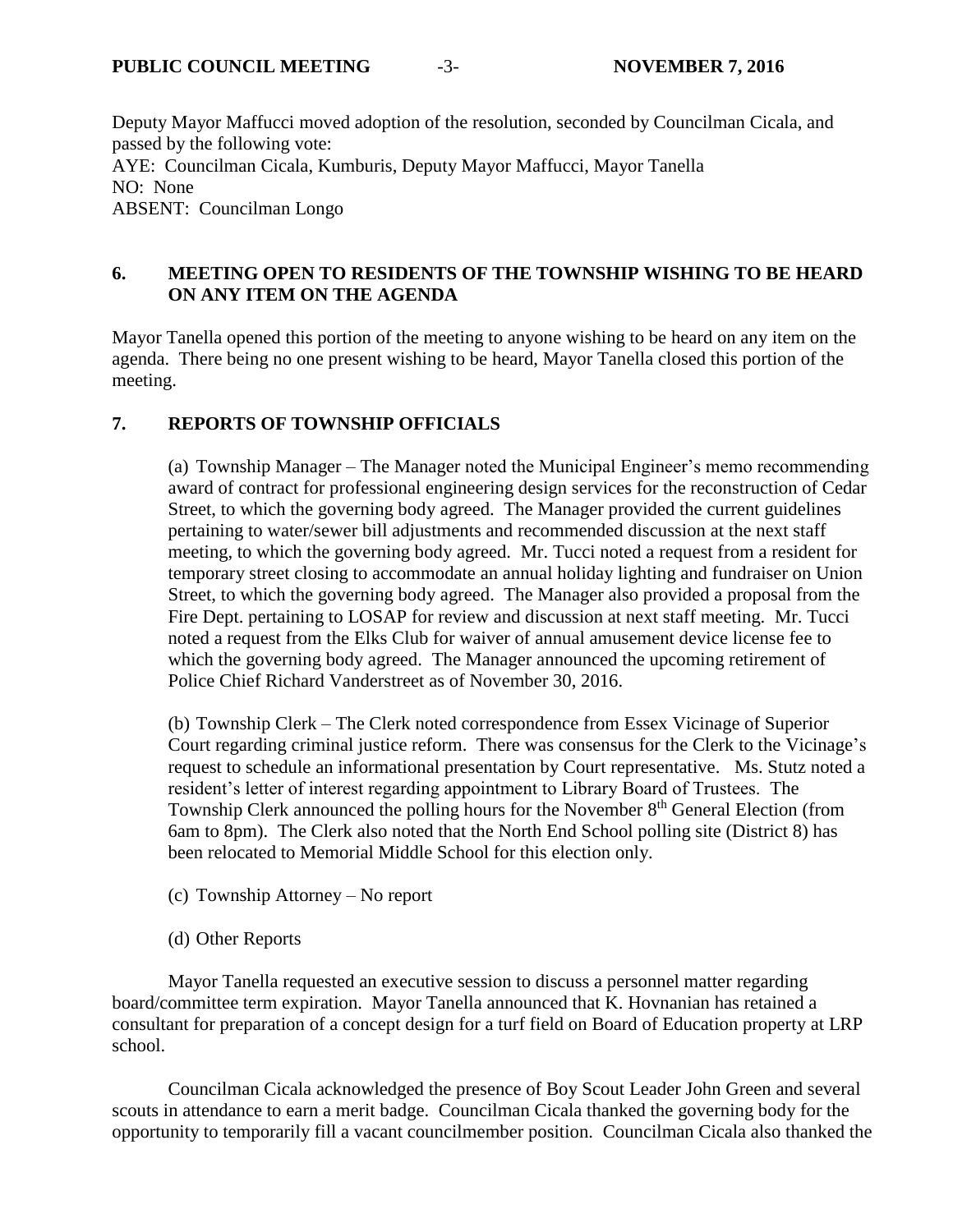Township Manager, Attorney, and Clerk for their support and assistance during his brief tenure in the event he is not the successful candidate in November  $8<sup>th</sup>$  election.

Councilman Kumburis read a prepared statement in which he took exception to a land preservation/acquisition idea proffered by Councilman Cicala during his election campaign effort. Councilman Kumburis also addressed Mayor Tanella regarding several instances in which he (Councilman Kumburis) felt that he was excluded from discussion and/or decision making. Councilman Kumburis also criticized Mayor Tanella for decisions made without full consent/knowledge of all governing body members and disclosure of information related to matters discussed in executive session. Councilman Cicala and Mayor Tanella responded and refuted statements made by Councilman Kumburis during a lengthy discussion.

Deputy Mayor Maffucci voiced his disappointment in Councilman Kumburis' choice of venue to discuss/raise personal issues of concern and questioned the Councilmember's intentions.

#### **8. CONSENT AGENDA**

(a) To consider resolution concerning approval of raffle applications – PTO Nutley High **School** 

The following resolution had been posted on the bulletin board, and a brief synopsis was given by the Township Clerk:

**WHEREAS** an application for a raffle license has been received from:

| <b>APPLICANT</b>              | EVENT, DATE, TIME, AND PLACE            |
|-------------------------------|-----------------------------------------|
| PTO Nutley High School        | <b>On-Premise Merchandise</b>           |
| 300 Franklin Ave.             | January 13, 2017 at $6:00 - 11:00$ p.m. |
| Nutley, NJ 07110              | 691 Pompton Ave., Cedar Grove NJ        |
| <b>PTO Nutley High School</b> | On-Premise 50/50                        |
| 300 Franklin Ave.             | January 13, 2017 at $6:00 - 11:00$ p.m. |
| Nutley, NJ 07110              | 691 Pompton Ave., Cedar Grove           |

**WHEREAS** the fee has been paid, the application has been reviewed by the Township Clerk and found acceptable;

**NOW THEREFORE BE IT RESOLVED** by the Township Council of the Township of Cedar Grove that it does herby approve said application.

Councilman Cicala moved adoption of the resolution, seconded by Deputy Mayor Maffucci, and passed by the following vote: AYE: Councilman Cicala, Kumburis, Deputy Mayor Maffucci, Mayor Tanella NO: None ABSENT: Councilman Longo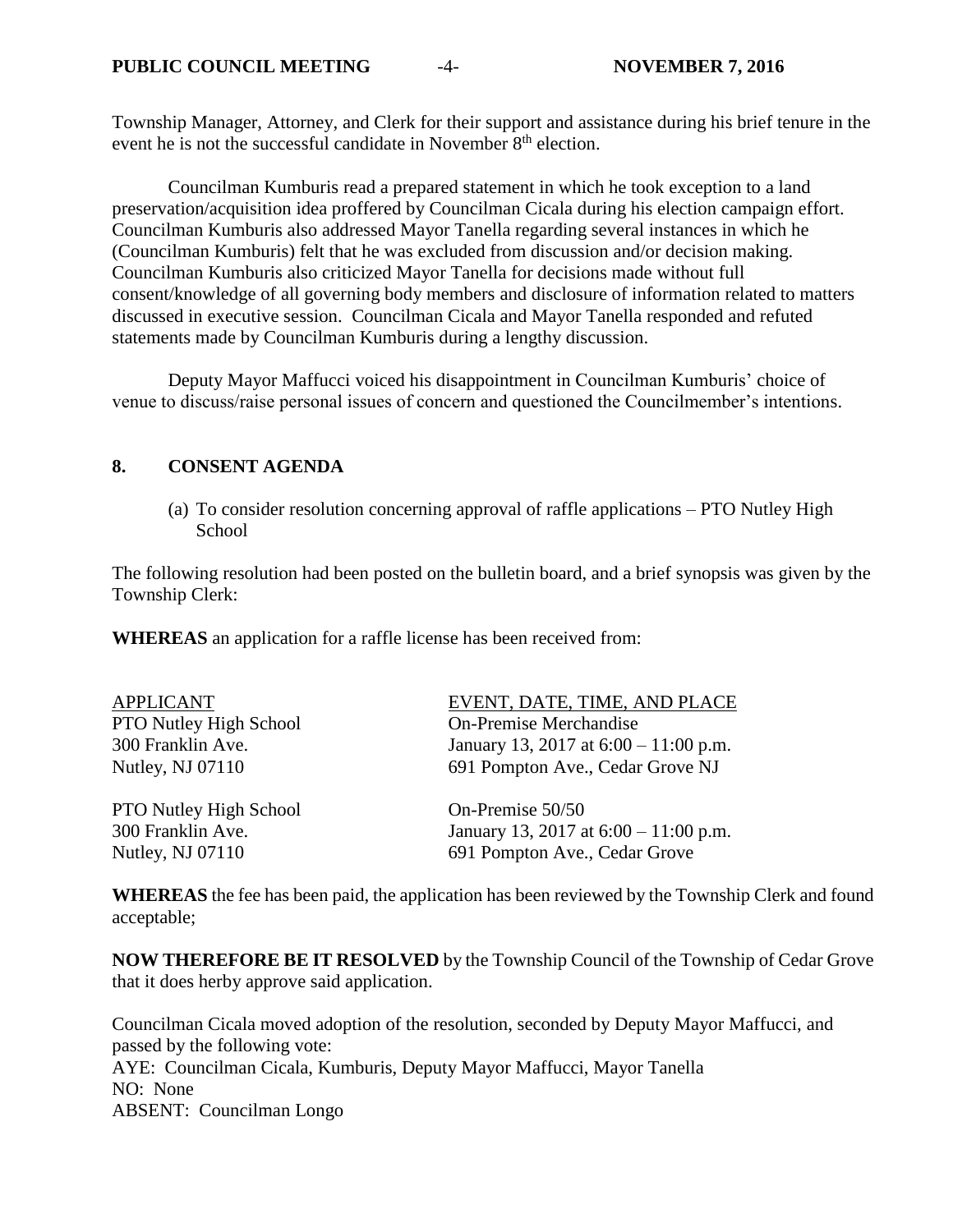(b) To consider resolution concerning approval of raffle application – St. Catherine of Siena **HSA** 

The following resolution had been posted on the bulletin board, and a brief synopsis was given by the Township Clerk:

**WHEREAS,** application for raffle license has been received from:

# **APPLICANTS EVENTS, DATES TIMES & PLACE**

St. Catherine of Siena HSA Calendar Raffle to be held Jan. 10, 24, 39 E. Bradford Ave. Feb. 14, 28, March 14, 28, 2016 at 8:30 a.m. Cedar Grove NJ 07009 39 E. Bradford Ave., Cedar Grove NJ 07009

**WHEREAS,** the fees have been paid, and the application has been reviewed by the Township Clerk and found acceptable.

**NOW, THEREFORE, BE IT RESOLVED** by the Township Council of the Township of Cedar Grove that it does hereby approve said application.

Councilman Cicala moved adoption of the resolution, seconded by Deputy Mayor Maffucci, and passed by the following vote: AYE: Councilman Cicala, Kumburis, Deputy Mayor Maffucci, Mayor Tanella NO: None ABSENT: Councilman Longo

(c) To consider resolution concerning approval of raffle application – St. Catherine of Siena **HSA** 

The following resolution had been posted on the bulletin board, and a brief synopsis was given by the Township Clerk:

**WHEREAS** an application for a raffle license has been received from:

| EVENT, DATE, TIME, AND PLACE                      |
|---------------------------------------------------|
| Monthly Off-Premise 50/50Raffle                   |
| $1/31, 2/28, 3/31, 4/30, 5/31, 6/30, 7/31, 8/31,$ |
| 9/30, 10/31, 11/30, 12/31/2017                    |
| 39 E. Bradford Ave., Cedar Grove NJ               |
|                                                   |

**WHEREAS** the fee has been paid, the application has been reviewed by the Township Clerk and found acceptable;

**NOW THEREFORE BE IT RESOLVED** by the Township Council of the Township of Cedar Grove that it does herby approve said application.

Councilman Cicala moved adoption of the resolution, seconded by Deputy Mayor Maffucci, and passed by the following vote: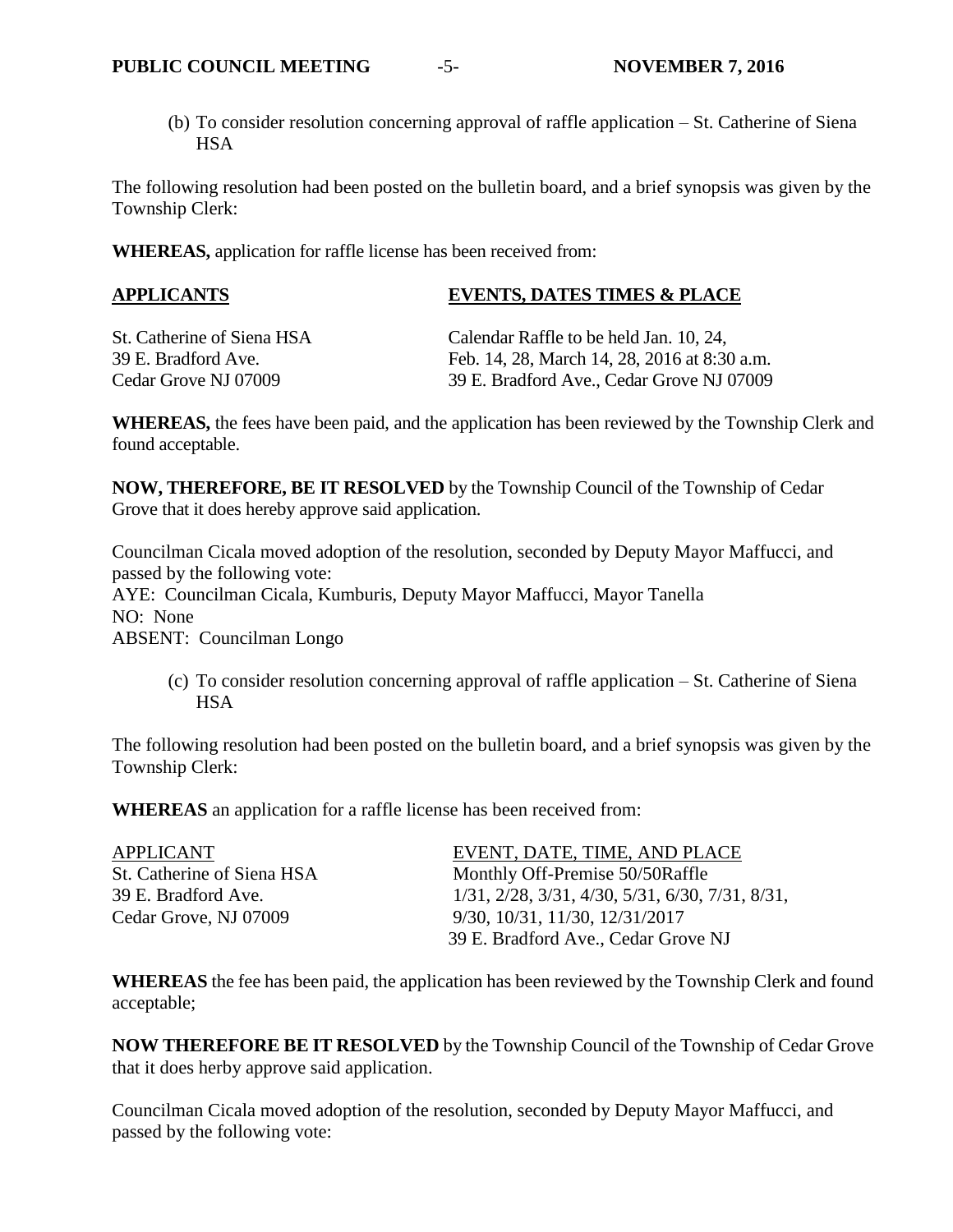AYE: Councilman Cicala, Kumburis, Deputy Mayor Maffucci, Mayor Tanella NO: None ABSENT: Councilman Longo

(d) To consider resolution concerning approval of raffle application – Wayne Council of PTO

The following resolution had been posted on the bulletin board, and a brief synopsis was given by the Township Clerk:

**WHEREAS** an application for a raffle license has been received from:

| APPLICANT              | EVENT, DATE, TIME, AND PLACE             |
|------------------------|------------------------------------------|
| Wayne Council of PTO's | On-Premise Merchandise Raffle to be held |
| 50 Nellis Drive        | March 15, 2017 at $5:00 - 10:00$ p.m.    |
| Wayne NJ 07470         | at 691 Pompton Ave. Cedar Grove NJ 07009 |

**WHEREAS** the fee has been paid, the application has been reviewed by the Township Clerk and found acceptable;

**NOW THEREFORE BE IT RESOLVED** by the Township Council of the Township of Cedar Grove that it does herby approve said application.

Councilman Cicala moved adoption of the resolution, seconded by Deputy Mayor Maffucci, and passed by the following vote: AYE: Councilman Cicala, Kumburis, Deputy Mayor Maffucci, Mayor Tanella NO: None ABSENT: Councilman Longo **9. NEW BUSINESS**

(a) To consider introduction of Pending Ordinance #16-801 Amending Chapter 198 of the Township Code entitled "Property Maintenance"

The clerk read the Ordinance by title only:

## **AN ORDINANCE AMENDING PART II ENTITLED "GENERAL LEGISLATION," CHAPTER 198 ENTITLED "PROPERTY MAINTENANCE, RESIDENTIAL" TO ADD SECTION 198-7 ENTITLED "MAINTENANCE OF ABANDONED RESIDENTIAL PROPERTIES"**

**WHEREAS,** pursuant to N.J.S.A. 40:48-2.12s, the Township Council may adopt an ordinance to regulate the care, maintenance, security, and upkeep of the exterior of vacant and abandoned residential properties on which a summons and complaint in an action to foreclose has been filed; and

**WHEREAS,** the Township Council finds that vacant and abandoned properties within the Township pose a hazard to the health, safety, and welfare of the public; and

**WHEREAS,** the Township Council has determined that an ordinance regulating vacant properties is necessary to carry out the purposes stated herein; and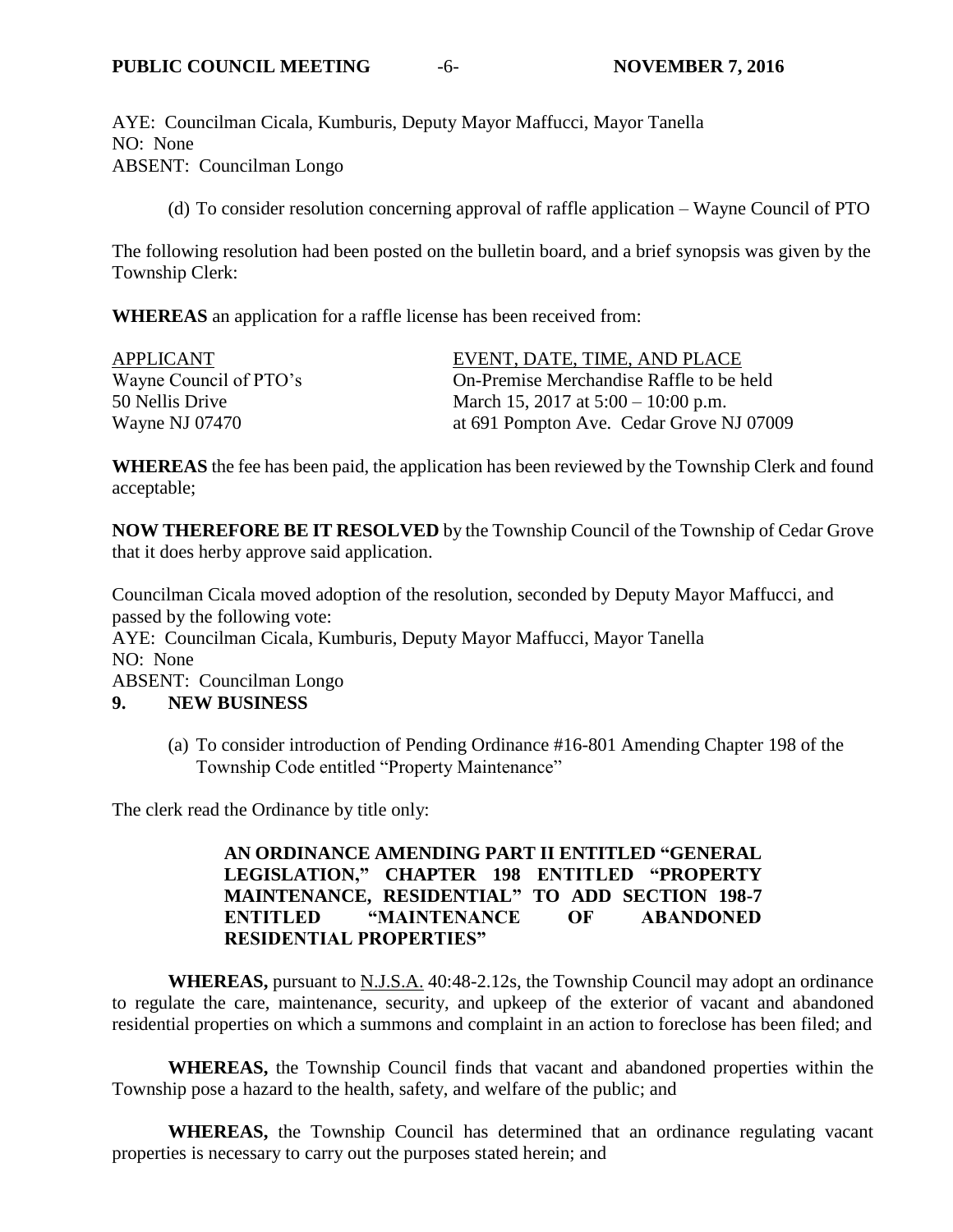**NOW, THEREFORE, BE IT ORDAINED,** BY THE TOWNSHIP COUNCIL OF THE TOWNSHIP OF CEDAR GROVE, Part II of *The Township of Cedar Grove Municipal Code* entitled "General Legislation," Chapter 198 entitled "Property Maintenance, Residential" is hereby amended to add Section 198-7 entitled "Maintenance of abandoned residential properties," which reads as follows:

#### **Section 1.**

#### § 198-7 **Maintenance of abandoned residential properties.**

- **A. Purpose.** The Township Council has determined that vacant and abandoned property within the Township of Cedar Grove pose a hazard to the health, safety, and welfare of the public, and therefore enacts this ordinance to regulate the care, maintenance, security, and upkeep of the exterior of vacant and abandoned residential properties on which a summons and complaint in an action to foreclose has been filed.
- **B. Responsibility for Maintenance.** The creditor filing the summons and complaint in an action to foreclose shall be responsible for the care, maintenance, security, and upkeep of the exterior of vacant and abandoned residential properties, and if located out-of-state, shall be responsible for appointing an in-State representative or agent to act for the foreclosing creditor.

#### **C. Enforcement; notice of violation; penalty.**

- **a.** This section shall be administered and enforced by the Code Enforcement Official.
- **b.** Upon determination by the Code Enforcement Official that a creditor has violated this section by failing to provide for the care, maintenance, security, and upkeep of the exterior of the property, he or she shall issue a notice of violation to the creditor. Such notice shall require the person or entity to correct the violation within 30 days of receipt of the notice, or within 10 days of receipt of the notice if the violation presents an imminent threat to public health and safety. The issuance of a notice pursuant to this paragraph shall constitute proof that a property is "vacant and abandoned" for the purposes of P.L.2012, c. 70 (C.2A:50-73).
- **c.** A creditor found by the Township of Cedar Grove Municipal Court, or by any other court of competent jurisdiction, to be in violation of the requirement to correct a care, maintenance, security, or upkeep violation cited in a notice issued pursuant to this section shall be subject to a fine of \$1,500 for each day of the violation. Any fines imposed pursuant to this paragraph shall commence 31 days following receipt of the notice, except if the violation presents an imminent risk to public health and safety, in which case any fines shall commence 11 days following receipt of the notice.

## **D. Out-of-State creditors; penalty.**

**a.** An out-of-State creditor shall include the full name and contact information of the in-State representative or agent in the notice advising the Township Clerk that a summons and complaint in an action to foreclose on a mortgage has been served, as required by paragraph (1) of subsection a. of section 17 of P.L.2008, c. 127 (C.46:10B-51).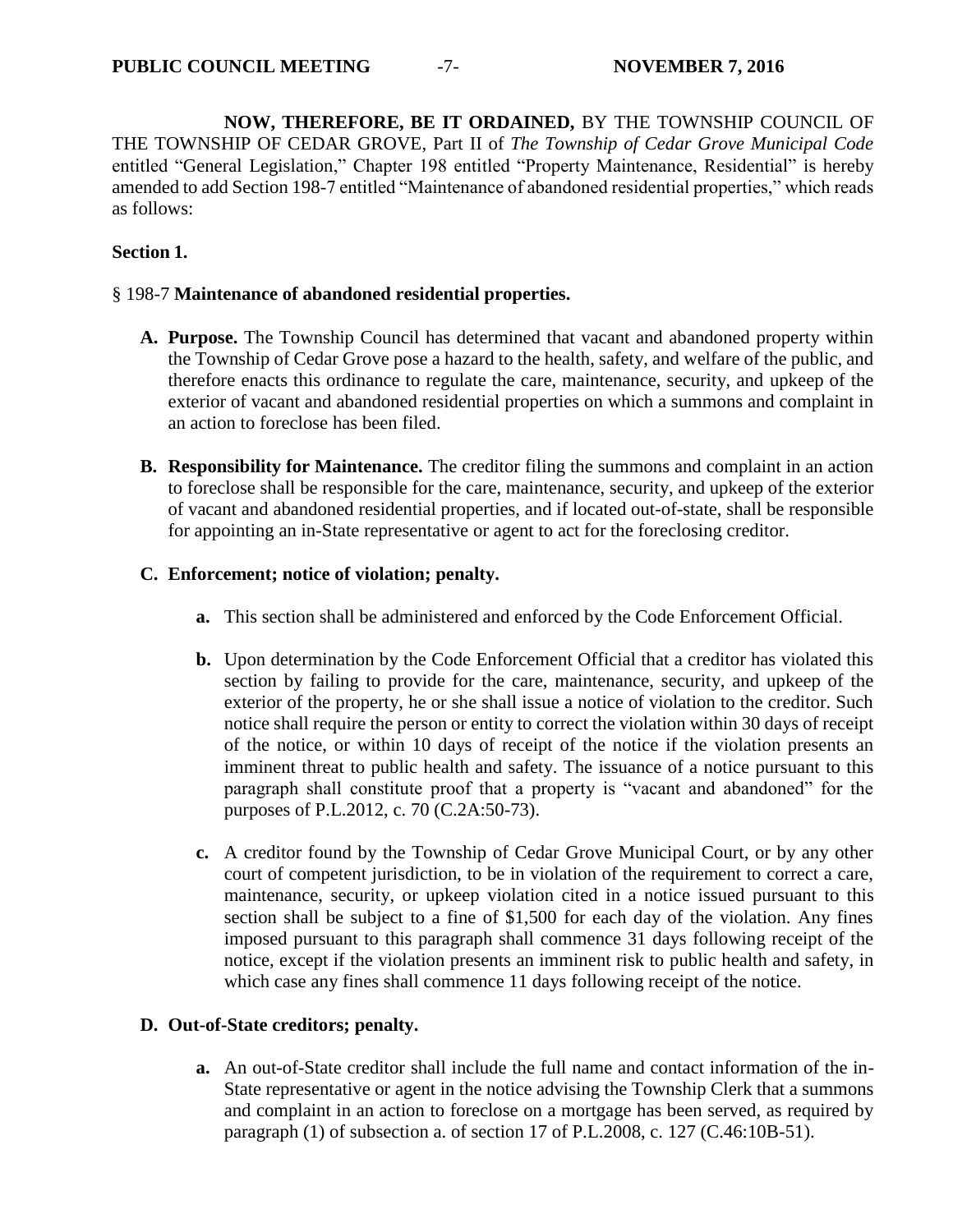**b.** An out-of-State creditor found by the Township of Cedar Grove Municipal Court, or by any other court of competent jurisdiction, to be in violation of the requirement to appoint an in-State representative or agent shall be subject to a fine of \$2,500 for each day of the violation. Any fines imposed on a creditor for the failure to appoint an in-State representative or agent shall commence on the day after the 10-day period set forth in paragraph (1) of subsection a. of section 17 of P.L.2008, c. 127 (C.46:10B-51).

#### **Section 2:**

All ordinances of the Township of Cedar Grove which are inconsistent with the provisions of this Ordinance are hereby repealed as to the extent of such inconsistency.

#### **Section 3.**

Should any section, clause, sentence, phrase or provision of this Ordinance be declared unconstitutional or invalid by a Court of competent jurisdiction, such decision shall not affect the remaining portions of this Ordinance.

#### **Section 4.**

This Ordinance shall take effect upon final passage, adoption, and publication in the manner prescribed by law.

Deputy Mayor Maffucci moved that Pending Ordinance #16-801 be passed at first reading, published in the Verona-Cedar Grove Times as a pending ordinance with a public hearing of December 5, 2016, seconded by Councilman Cicala, and passed by the following vote: AYE: Councilman Cicala, Kumburis, Deputy Mayor Maffucci, Mayor Tanella NO: None ABSENT: Councilman Longo

(b) To consider introduction of Pending Ordinance No. 16-802 establishing 2017 Allowable Rent Increase

The Clerk read the ordinance by title only:

#### AN ORDINANCE SETTING THE MAXIMUM ALLOWABLE RENT INCREASE PURSUANT TO CHAPTER 208 OF THE CODE OF THE TOWNSHIP OF CEDAR **GROVE**

BE IT ORDAINED by the Township Council of the Township of Cedar Grove that the maximum allowable rent increase in the Township for the year 2017 pursuant to Chapter 208 of the Code of the Township of Cedar Grove is hereby set at 1.5%.

This Ordinance shall take effect upon final reading, adoption, and publication in accordance with the law.

Councilman Cicala moved that Pending Ordinance #16-801 be passed at first reading, published in the Verona-Cedar Grove Times as a pending ordinance with a public hearing of December 5, 2016, seconded by Deputy Mayor Maffucci, and passed by the following vote: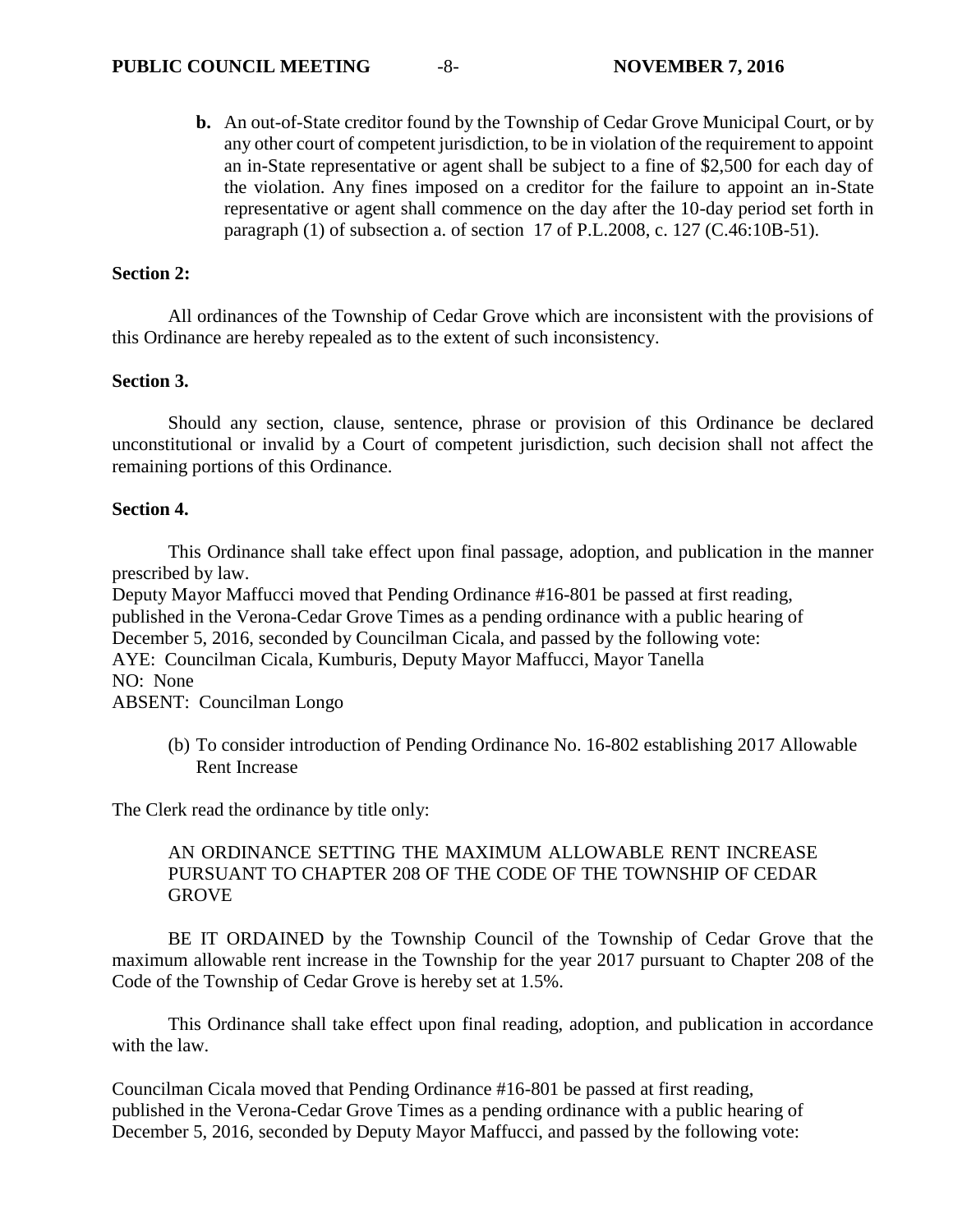AYE: Councilman Cicala, Kumburis, Deputy Mayor Maffucci, Mayor Tanella NO: None ABSENT: Councilman Longo

(c) To consider resolution concerning 2017 Police Dept. salaries

The following resolution had been posted on the bulletin board, and a brief synopsis was given by the Township Clerk:

**WHEREAS**, the Township of Cedar Grove did adopt Ordinance No. 15-789 fixing salary grades and ranges, wages and fees of the officers of the Cedar Grove Police Department of the Township of Cedar Grove; and

**WHEREAS**, said ordinance provides that the Township Council shall, by resolution, fix the salary of each officer within the salary ranges as set forth in Section One of the Salary Ordinance.

**NOW, THEREFORE BE IT RESLOVED** by the Township Council of the Township of Cedar Grove, that the salaries as hereinafter enumerated shall constitute the salaries for the Fiscal Year 2017, which shall become effective January 1, 2017 for officers of the Cedar Grove Police Department covered under Section One of the Salary Ordinance.

Councilman Cicala moved adoption of the resolution, seconded by Deputy Mayor Maffucci, and passed by the following vote: AYE: Councilman Cicala, Kumburis, Deputy Mayor Maffucci, Mayor Tanella NO: None ABSENT: Councilman Longo

(d) To consider resolution concerning 2017 DPW employee salaries

The following resolution had been posted on the bulletin board, and a brief synopsis was given by the Township Clerk:

**WHEREAS,** The Township Council of the Township of Cedar Grove did adopt Ordinance 15-786, fixing salary grades and ranges, wages and fees of certain employees within the Department of Public Works of the Township of Cedar Grove; and

**WHEREAS,** said ordinance provides that the Township Council shall, by resolution, fix the salary of each employee within the salary ranges as set forth in Section One of the Salary Ordinance.

**NOW, THEREFORE, BE IT RESOLVED** by the Township Council of the Township of Cedar Grove that the salaries as hereinafter enumerated shall constitute the salaries for Fiscal Year 2017 for the employees covered under Section One of the Salary Ordinance, represented by the Township of Cedar Grove Employees' Association.

| <b>GRADE</b>  | <b>JOB CLASSIFICATIONS</b> |           | <b>MINIMUM MAXIMUM</b> |
|---------------|----------------------------|-----------|------------------------|
| $\mathcal{R}$ | Maintenance Worker         | \$34,591. | \$55,708.              |
|               | <b>Equipment Operator</b>  | 40,000.   | 58,102.                |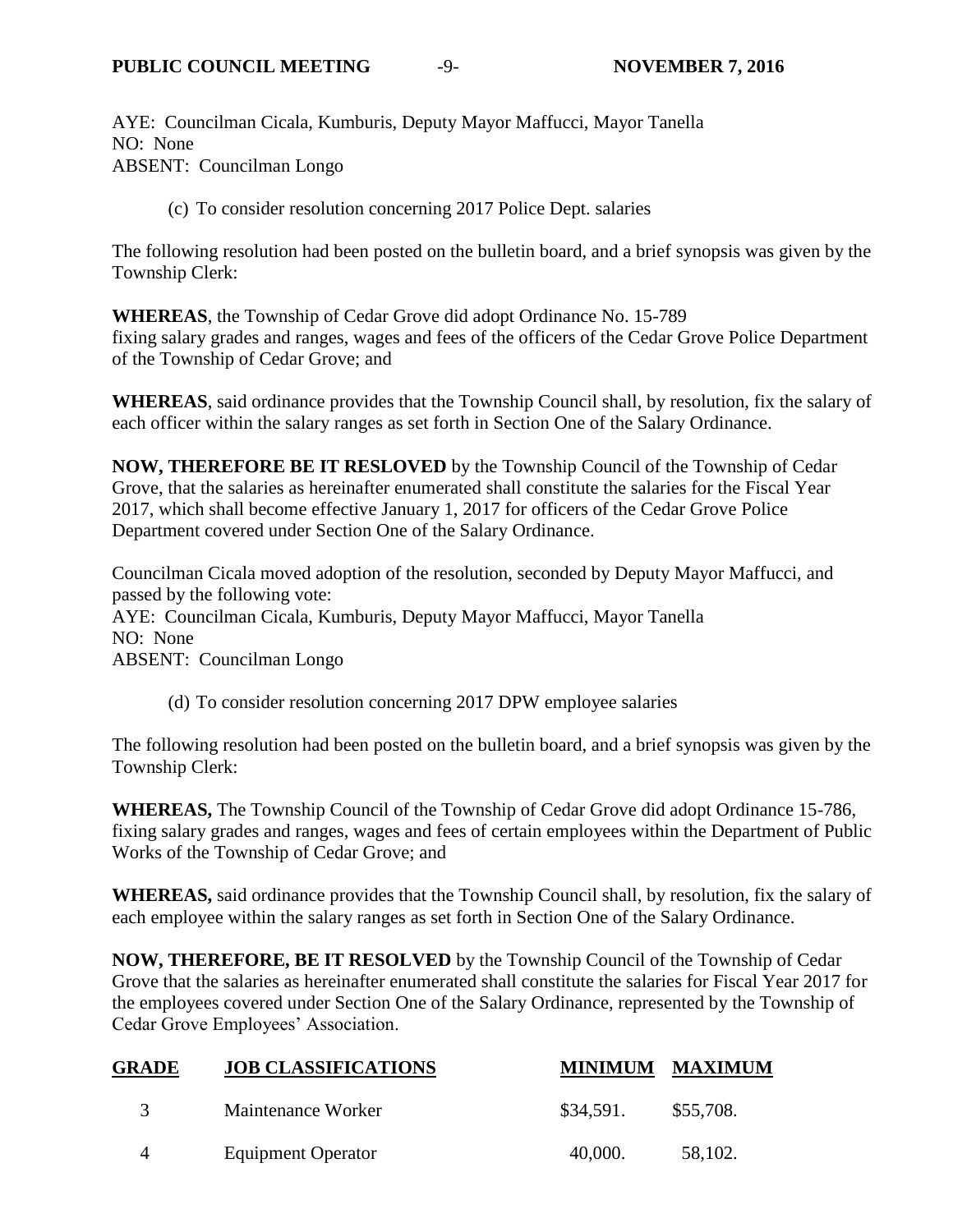# **PUBLIC COUNCIL MEETING**  $-10$ - **NOVEMBER 7, 2016**

|        | <b>Sewer Plant Operator</b>                                                                                                                           | 42,000.            | 60,182             |
|--------|-------------------------------------------------------------------------------------------------------------------------------------------------------|--------------------|--------------------|
| 6<br>7 | Mechanic Auto/Sewer/Water<br><b>Engineering Aide</b>                                                                                                  | 45,000.<br>47,000. | 70,019.<br>70,482. |
| 8      | Parks/Grounds Department Foreman<br>Road Department Foreman<br>Water Department Foreman<br><b>Sewer Department Foreman</b><br>Senior Engineering Aide | 57,246.            | 85,977.            |

9 Superintendent 81,906. 106,214.

| <b>EMPLOYEE</b>     | <b>SALARY</b> |                  | <b>GRADE LONGEVITY</b> | <b>JOB TITLE</b>            |
|---------------------|---------------|------------------|------------------------|-----------------------------|
| Bahaw, Robbie       | \$38,368.     | $\mathfrak{Z}$   |                        | Maint. Worker               |
| Bellino, Harold     | 50,754.       | 3                |                        | Maint. Worker               |
| Bennett, Daniel     | 38,368.       | 3                |                        | Maint. Worker               |
| Brown, Gerard       | 38,368.       | 3                |                        | Maint. Worker               |
| Calabrese, Eugene   | 49,417.       | 3                |                        | Maint. Worker               |
| King, Timothy       | 53,627.       | 3                |                        | Maint. Worker               |
| McElroy, Michael    | 47,657.       | 3                |                        | Maint. Worker               |
| Mesce, Robert       | 52,794.       | 3                |                        | Maint. Worker               |
| Smolls, Donald      | 38,368.       | 3                |                        | Maint. Worker               |
| Struck, Thomas      | 52,754.       | 3                |                        | Maint. Worker               |
| Resciniti, Thomas   | 54,350.       | $\overline{4}$   |                        | Equip. Operator             |
| Hunter, William     | 56,356.       | $\overline{4}$   |                        | Equip. Operator             |
| Webb, David         | 56,356.       | $\overline{4}$   |                        | Equip. Operator             |
| Lavin, James        | 54,686.       | 5                |                        | <b>Sewer Plant Operator</b> |
| Cuccinello, Adrian  | 55,082.       | 5                |                        | <b>Sewer Plant Operator</b> |
| DiGeronimo, Peter   | \$69,107.     | 6                |                        | Auto Mechanic               |
| Gialanella, Michael | 57,836.       | 6                |                        | Water Mechanic              |
| Grasso, Michael     | 66,943.       | 6                |                        | Water/Sewer Mechanic        |
| Hopper, Andrew      | 57,591.       | 6                |                        | Sewer Mechanic              |
| Donovan, Dan        | 61,127.       | $\boldsymbol{7}$ |                        | <b>Engineering Aide</b>     |
| Bailey, Jeffrey     | 61,559.       | 8                |                        | Parks Foreman               |
| Jorn, Michael       | 85,575.       | $8\,$            |                        | Water Dept. Foreman         |
| Locascio, Joseph    | 76,837.       | 8                |                        | Senior Engineering Aide     |
| Vitiello, Jerry     | 94.616.       | 9                |                        | Superintendent              |

Councilman Cicala moved adoption of the resolution, seconded by Deputy Mayor Maffucci, and passed by the following vote: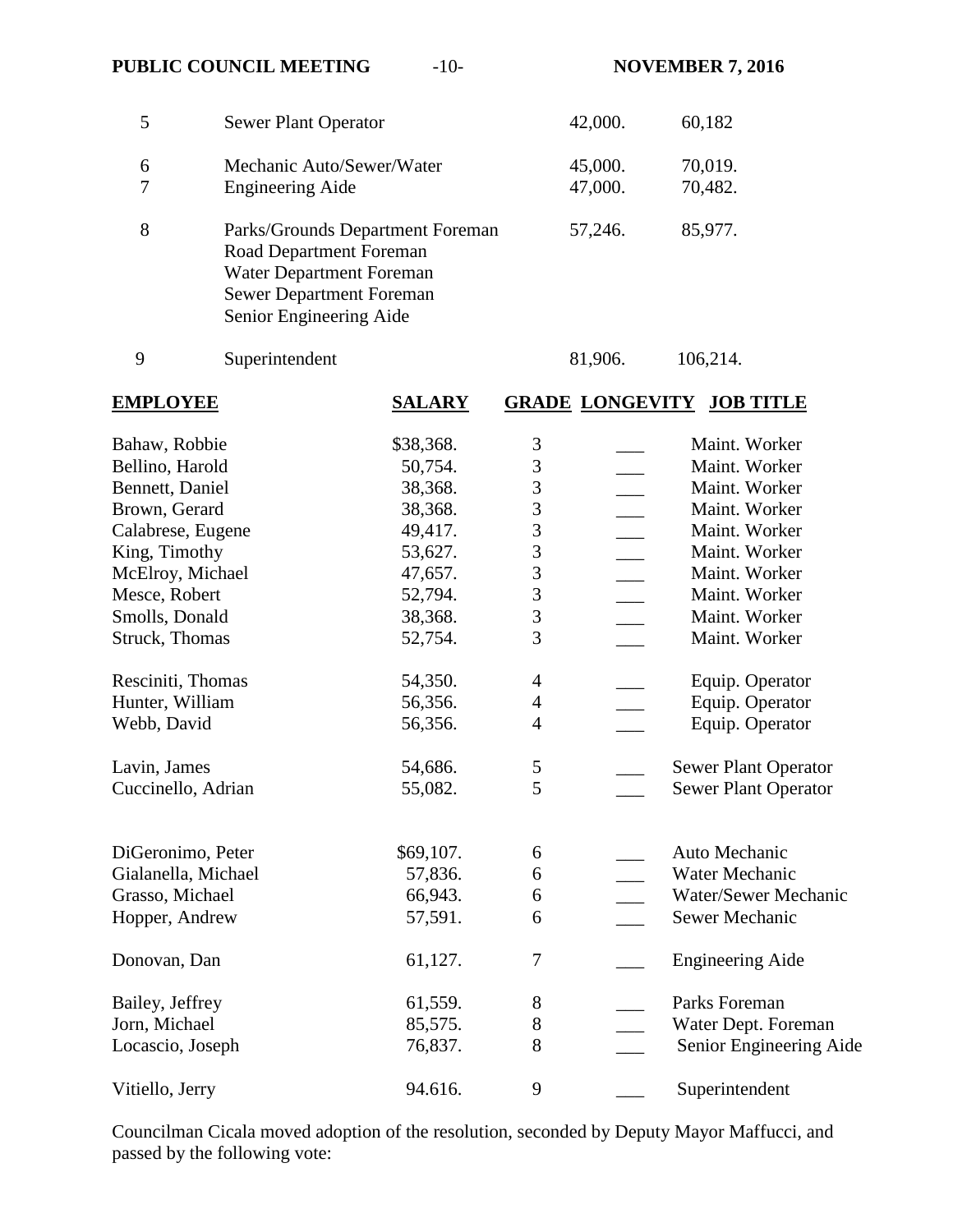AYE: Councilman Cicala, Kumburis, Deputy Mayor Maffucci, Mayor Tanella NO: None

ABSENT: Councilman Longo

(e) To consider resolution designating 2017 municipal holidays

The following resolution had been posted on the bulletin board, and a brief synopsis was given by the Township Clerk:

**BE IT RESOLVED** by the Township Council of the Township of Cedar Grove, Essex County, New Jersey, that the following official holidays shall be observed by the Township of Cedar Grove for the year 2017.

#### **2017 HOLIDAY SCHEDULE**

| January 2   | Monday   | New Year's Day          |
|-------------|----------|-------------------------|
| January 16  | Monday   | Martin Luther King Day  |
| February 20 | Monday   | President's Day         |
| April 14    | Friday   | Good Friday             |
| May 29      | Monday   | <b>Memorial Day</b>     |
| July 3      | Monday   | Independence Day        |
| July 4      | Tuesday  | Independence Day        |
| September 4 | Monday   | Labor Day               |
| October 9   | Monday   | Columbus Day            |
| November 23 | Thursday | <b>Thanksgiving Day</b> |
| November 24 | Friday   | Thanksgiving            |
| December 25 | Monday   | Christmas Day           |

Councilman Cicala moved adoption of the resolution, seconded by Deputy Mayor Maffucci, and passed by the following vote:

AYE: Councilman Cicala, Kumburis, Deputy Mayor Maffucci, Mayor Tanella NO: None ABSENT: Councilman Longo

(f) To consider resolution concerning 2016 Fire Dept. stipends and mileage allowance

The following resolution had been posted on the bulletin board, and a brief synopsis was given by the Township Clerk:

**BE IT RESOLVED** by the Township Council of the Township of Cedar Grove, Essex County, New Jersey, that:

**WHEREAS**, the Township Council of the Township of Cedar Grove shall establish the following 2016 fee schedule for stipends and mileage allowance for volunteer firemen of the Township of Cedar Grove:

| Fire Chief        | \$1,616.00 |
|-------------------|------------|
| Deputy Fire Chief | \$1,010.00 |
| Fire Captains     | \$505.00   |
| Fire Lieutenants  | \$379.00   |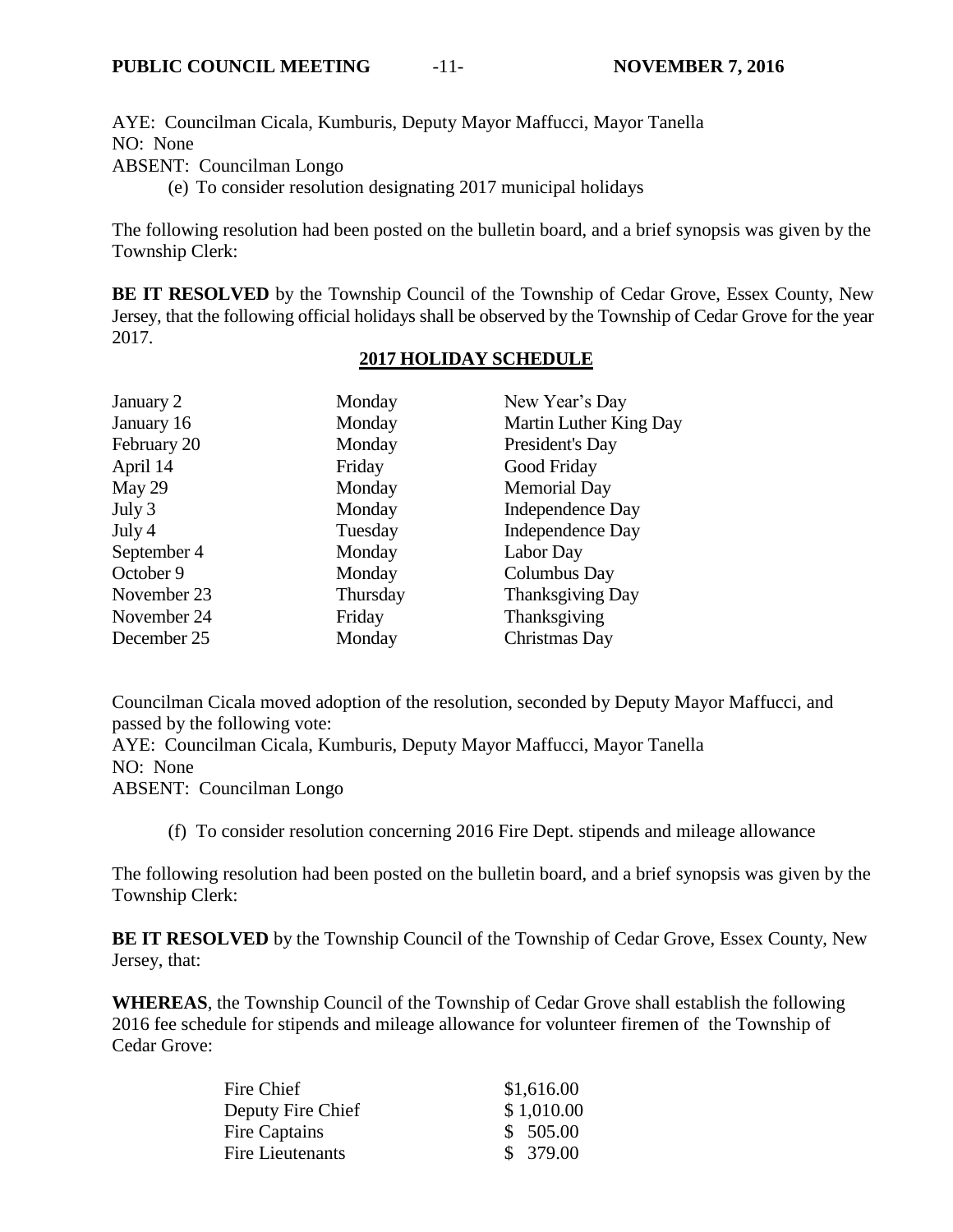$T = C_1 + C_2$ 

| <b>Fire Chiefs Secretary</b>          | \$             | 909.00   |
|---------------------------------------|----------------|----------|
| Fire Prevention Bureau Dir.           | \$             | 707.00   |
| Fire Inspector                        | \$             | 303.00   |
| Fire Prev. Bureau Secretary           | \$             | 303.00   |
| Fire Dept. Secretary                  | $\mathbb{S}^-$ | 177.00   |
| <b>Fire Relief Secretary</b>          |                | \$379.00 |
| <b>NFIR Secretary</b>                 | \$             | 404.00   |
| <b>Public Relations Info Officer</b>  | \$             | 303.00   |
| Clothing Allowance                    | \$             | 880.00   |
| <b>Fire Prevention Bureau Mileage</b> | \$             | 96.00    |
| <b>IT Support</b>                     | \$             | 222.00   |
| <b>Respirator Protection Officer</b>  | \$             | 303.00   |
| Drivers/SCBA                          | \$             | 152.00   |
|                                       |                |          |

**NOW, THEREFORE, BE IT RESOLVED,** by the Township Council of the Township of Cedar Grove, that 2016 fee schedule for stipends and mileage allowance for Volunteer Firemen be hereby established.

Deputy Mayor Maffucci moved adoption of the resolution, seconded by Councilman Cicala, and passed by the following vote:

AYE: Councilman Cicala, Kumburis, Deputy Mayor Maffucci, Mayor Tanella NO: None ABSENT: Councilman Longo

(g) To consider resolution concerning tax cancellation

The following resolution had been posted on the bulletin board, and a brief synopsis was given by the Township Clerk:

**WHEREAS,** the 2016 Extended Tax Duplicate inadvertently reflects the assessed valuation for Mark & Frances Shoenfield of 152 Franklin Street, Cedar Grove, NJ, Block – 11 Lot – 7 to be \$629,700 and the 2016 tax levy in the amount of \$14,464.21; and

**WHEREAS,** the correct 2016 assessed valuation for Mark & Frances Shoenfield of 152 Franklin Street, Cedar Grove, NJ, Block - 11 Lot  $-7$  should be reflected as \$402,900 and the 2016 tax levy in the amount of the \$9,254.61; and

**NOW, THEREFORE, BE IT RESOLVED**, by the Township Council of the Township of Cedar Grove that the required tax cancellation and refund be made:

## 2016 Tax Levy Cancellation

|       |                           | Tax Cancellation |
|-------|---------------------------|------------------|
| Block | Lot Owner & Location      | and Tax Refund   |
| $-11$ | Mark & Frances Shoenfield | \$5,209.60       |
|       | 152 Franklin Street       |                  |
|       | Cedar Grove, NJ 07009     |                  |

Deputy Mayor Maffucci moved adoption of the resolution, seconded by Councilman Cicala, and passed by the following vote: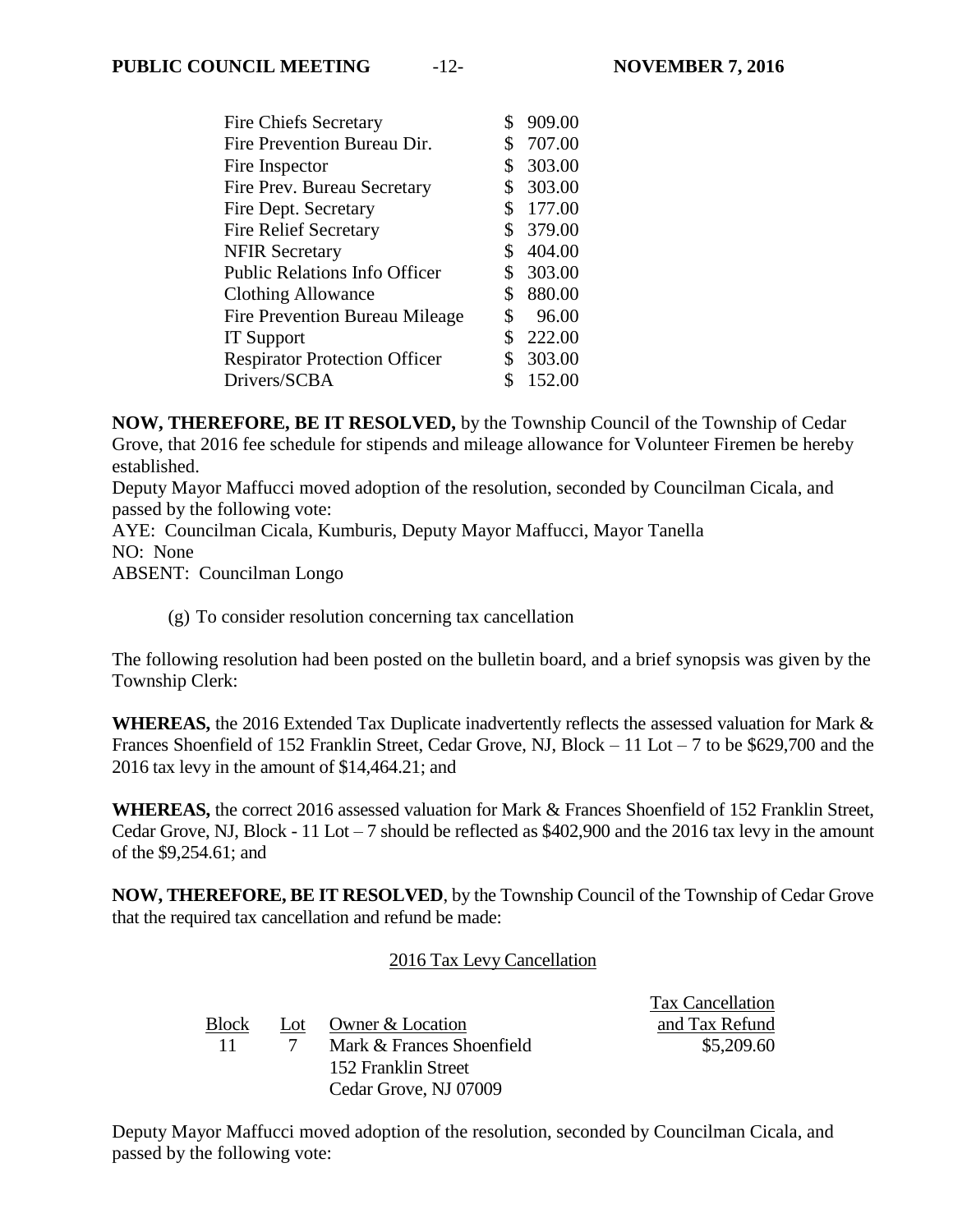AYE: Councilman Cicala, Kumburis, Deputy Mayor Maffucci, Mayor Tanella NO: None ABSENT: Councilman Longo

(h) To consider resolution concerning purchase of police vehicle through Morris County Cooperative Contract

The following resolution had been posted on the bulletin board, and a brief synopsis was given by the Township Clerk:

**WHEREAS,** the Township of Cedar Grove utilizes the Morris County Cooperative Pricing Council Contract #15-A for police pursuit vehicles; and

**WHEREAS,** the contract amount for one police pursuit vehicle will not exceed \$28,373.50; and

**WHEREAS,** the funds are available to satisfy our obligations under this contract through the Reserve for Self-Insurance and 2016 Municipal Budget Police – Other Expenses.

**NOW THEREFORE BE IT RESOLVED** by the Township Council of the Township of Cedar Grove authorize the Township of Cedar Grove to purchase from the Morris County Cooperative Pricing Council Contract #15-A for one police pursuit vehicle from Beyer Ford for an amount not to exceed \$28,373.50.

Deputy Mayor Maffucci moved adoption of the resolution, seconded by Councilman Cicala, and passed by the following vote: AYE: Councilman Cicala, Kumburis, Deputy Mayor Maffucci, Mayor Tanella NO: None ABSENT: Councilman Longo

(i) To consider resolution concerning assessment of liens

The following resolution had been posted on the bulletin board, and a brief synopsis was given by the Township Clerk:

**BE IT RESOLVED**, by the Township Council of the Township of Cedar Grove, Essex County, New Jersey, that having found costs set forth below to be correct pursuant to Section 100-8 of the Code of the Township of Cedar Grove such costs are hereby assessed against the properties listed below and shall constitute a lien upon said lands, which shall be added to and become and form a part of the taxes next to be assessed and levied upon said lands.

|              |     |                                            | <b>Property Maintenance</b> |
|--------------|-----|--------------------------------------------|-----------------------------|
| <b>Block</b> | Lot | <b>Property Owner/Location</b>             | <b>Costs Assessed</b>       |
| 180          | 106 | Kevin & Jennifer Satter                    | \$253.00                    |
|              |     | 456 Fairview Avenue                        |                             |
|              |     | Cedar Grove, NJ 07009                      |                             |
| 273          | 13  | Bennett P. & Susan Renda<br>22 The Fairway | \$172.50                    |
|              |     | Cedar Grove, NJ 07009                      |                             |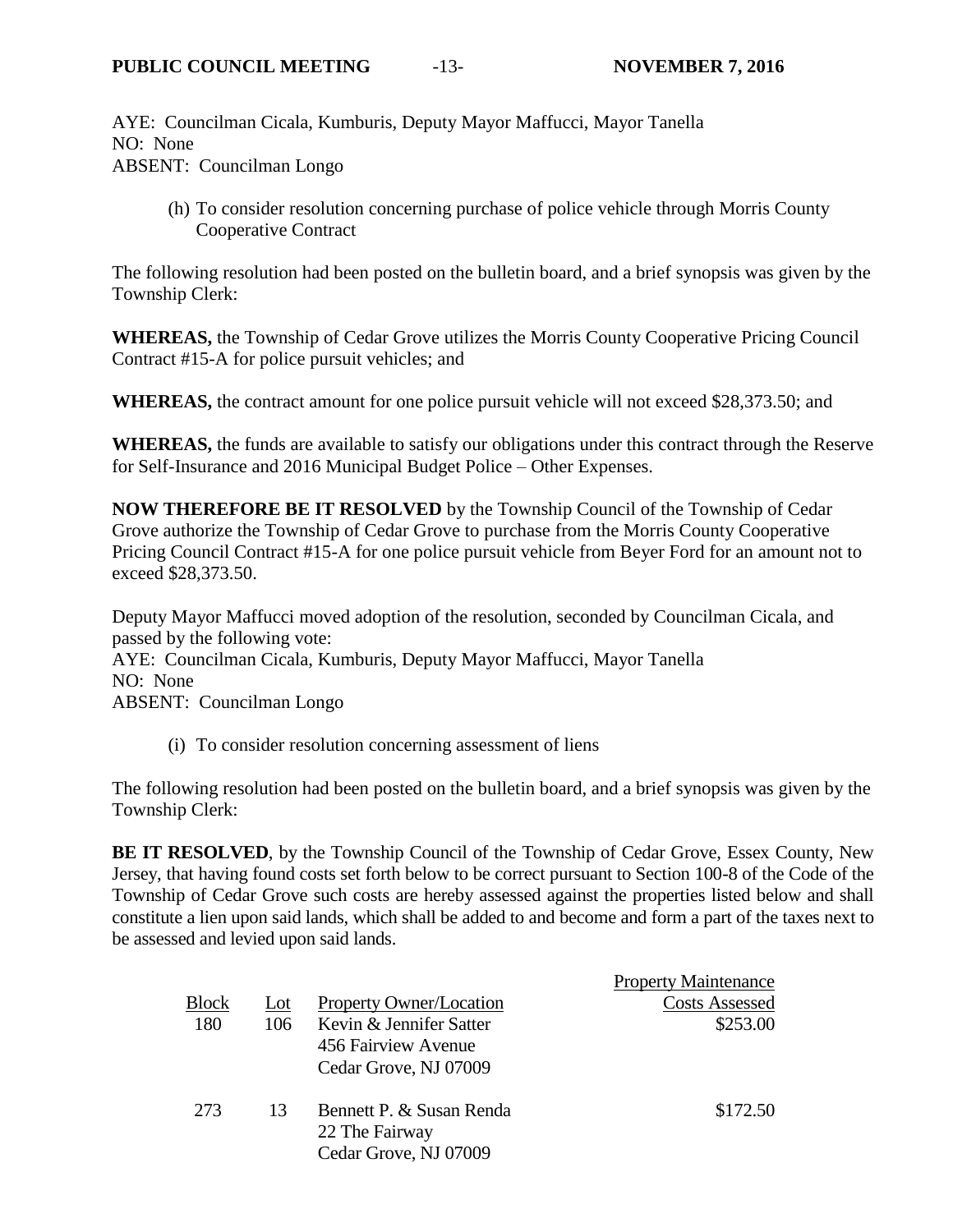Deputy Mayor Maffucci moved adoption of the resolution, seconded by Councilman Cicala, and passed by the following vote:

AYE: Councilman Cicala, Kumburis, Deputy Mayor Maffucci, Mayor Tanella NO: None

ABSENT: Councilman Longo

(j) To consider resolution concerning cancellation of water and sewer penalties

The following resolution had been posted on the bulletin board, and a brief synopsis was given by the Township Clerk:

**WHEREAS,** it has been determined upon investigation of the Township Manger that the water and sewer penalties assessed to the accounts listed herein should be cancelled:

| Name & Address             | <b>Water Penalties</b> | <b>Sewer Penalties</b> | <b>Total Cancelled</b> |
|----------------------------|------------------------|------------------------|------------------------|
| Paul Palumbo               |                        |                        |                        |
| 23 Young Avenue            |                        |                        |                        |
| Cedar Grove, NJ 07009      |                        |                        |                        |
| Acct. No. 2-1906300        | \$6.11                 | \$8.70                 | \$14.81                |
| Jerome & Barbara Mortenson |                        |                        |                        |
| 33 Skytop Road             |                        |                        |                        |
| Cedar Grove, NJ 07009      |                        |                        |                        |
| Acct. No. 2-2206000        | \$6.58                 | \$8.70                 | \$15.28                |

**NOW, THEREFORE, BE IT RESOLVED**, by the Township Council of the Township of Cedar Grove that the Chief Financial Officer is hereby authorized to cancel the water and sewer penalties for the above accounts.

Deputy Mayor Maffucci moved adoption of the resolution, seconded by Councilman Cicala, and passed by the following vote: AYE: Councilman Cicala, Kumburis, Deputy Mayor Maffucci, Mayor Tanella NO: None ABSENT: Councilman Longo

(k) To consider resolution concerning dedication by rider for electronic receipting fees

The following resolution had been posted on the bulletin board, and a brief synopsis was given by the Township Clerk:

#### RESOLUTION REQUESTING PERMISSION FOR THE DEDICATION BY RIDER FOR ELECTRONIC RECEIPTING FEES REQUIRED BY N.J.A.C. 5:30-9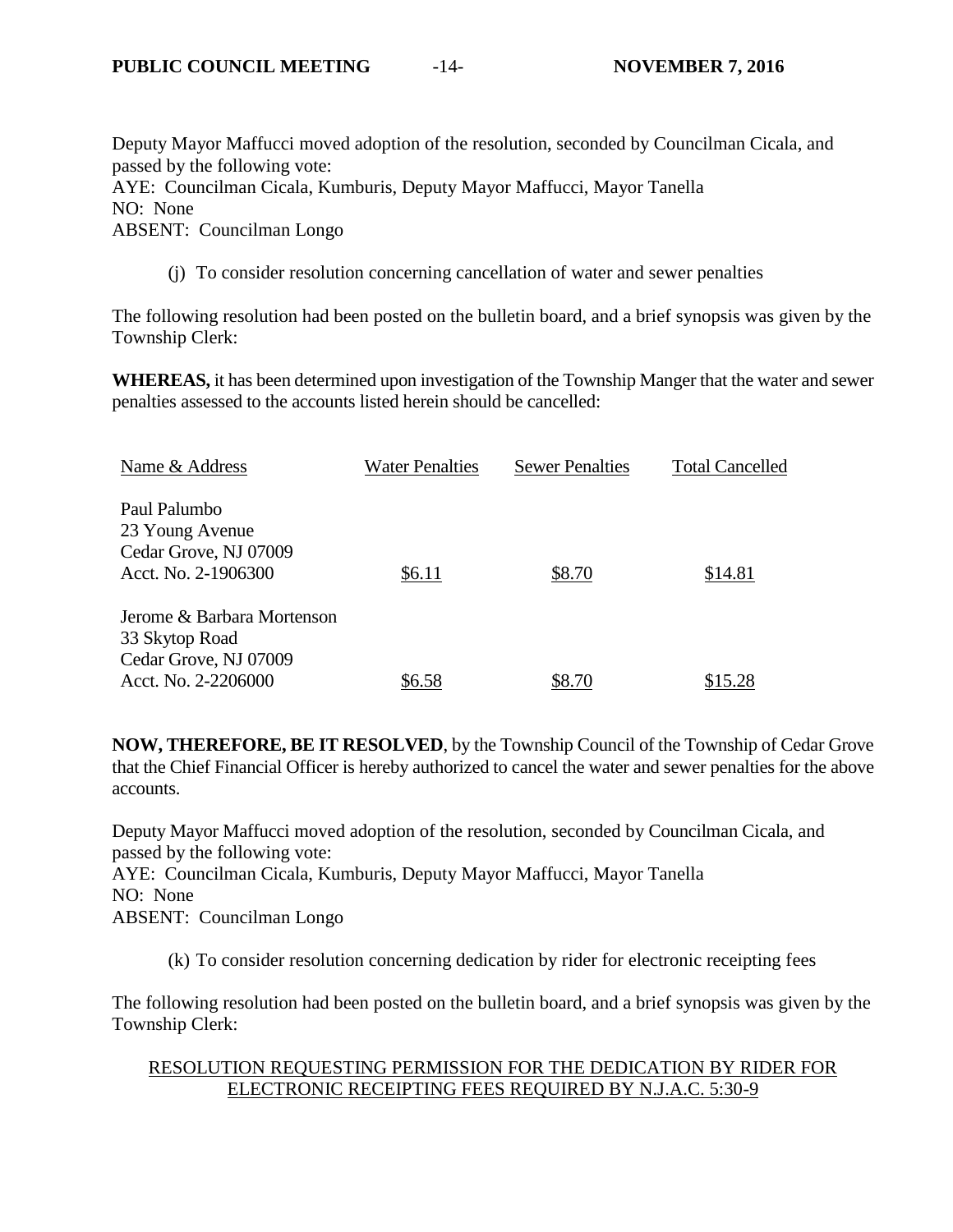WHEREAS, permission is required of the Director of Local Government Services for approval as a dedication by rider of revenues received by the Township of Cedar Grove when the revenue is not subject to reasonably accurate estimates in advance; and

WHEREAS, N.J.A.C. 5:30-9 provides for the receipt of convenience fees charged for electronic filing of documents by the Township of Cedar Grove to provide for the operating costs to administer the receipt and processing of electronically filed documents; and

WHEREAS, N.J.S.A. 40A:4-39 provides the dedicated revenues anticipated from Electronic Receipt of Fees are hereby anticipated as revenue and are hereby appropriated for the purpose to which said revenue is dedicated by statute or other legal requirement;

NOW, THEREFORE, BE IT RESOLVED, by the Township Council of the Township of Cedar Grove, County of Essex, State of New Jersey does hereby request permission of the Director of the Division of Local Government Services to pay expenditures of the Electronic Receipt Fees authorized under N.J.A.C. 5:30-9; and

BE IT FURTHER RESOLVED, that the Township Clerk of the Township of Cedar Grove of the County of Essex is hereby directed to forward two (2) certified copies of this resolution to the Director of the Division of Local Government Services.

Councilman Cicala moved adoption of the resolution, seconded by Deputy Mayor Maffucci, and passed by the following vote: AYE: Councilman Cicala, Kumburis, Deputy Mayor Maffucci, Mayor Tanella NO: None ABSENT: Councilman Longo

(l) To consider resolution concerning establishment of convenience fee

The following resolution had been posted on the bulletin board, and a brief synopsis was given by the Township Clerk:

WHEREAS, N.J.A.C. 5:30-9 permits a local unit to establish a convenience fee based upon a percentage of the transaction or a flat fee to offset the costs of electronic receipt transactions; and

WHEREAS, it is the desire the Township of Cedar Grove to establish a convenience fee of 2.95% of the transaction when a resident uses either a credit or debit card and \$1.00 when the resident uses an electronic check; and

NOW, THEREFORE, BE IT RESOLVED, by the Township Council of the Township of Cedar Grove, County of Essex, State of New Jersey does hereby authorize the establishment of a convenience fee of 2.95% of the transaction when a resident uses either a credit or debit card and \$1.00 when a resident uses an electronic check.

Councilman Cicala moved adoption of the resolution, seconded by Councilman Kumburis, and passed by the following vote: AYE: Councilman Cicala, Kumburis, Deputy Mayor Maffucci, Mayor Tanella NO: None ABSENT: Councilman Longo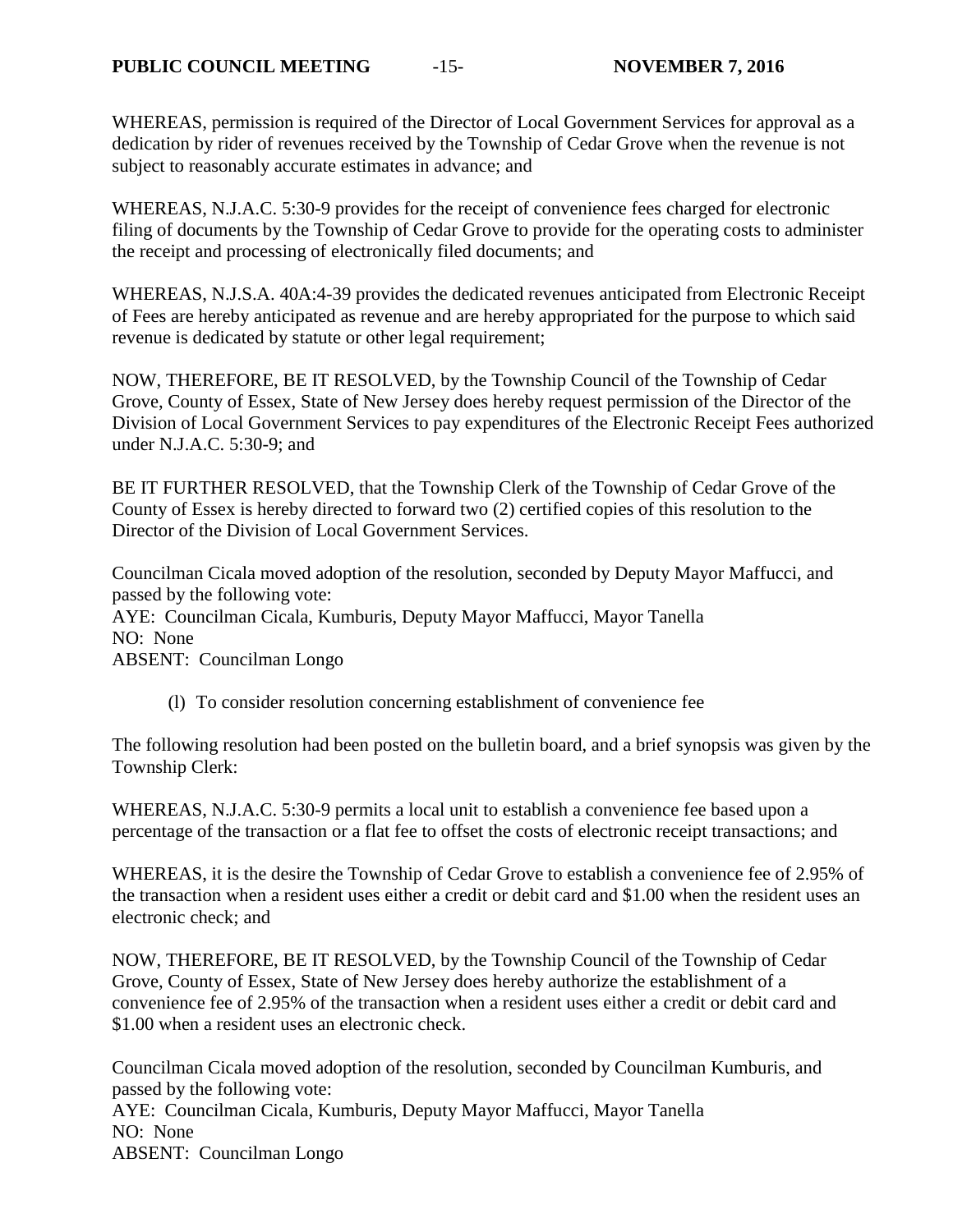#### **10. APPROVAL OF BILLS**

The Bill Resolution was read by title and amount as follows:

BE IT RESOLVED by the Township Council of the Township of Cedar Grove, County of Essex, New Jersey, that the attached summary of bills having been duly audited and found correct be and they are thereby ordered paid and that warrants be drawn on the Treasurer in the aggregate amount of \$4,310,988.31

Deputy Mayor Maffucci moved adoption of the resolution, seconded by Councilman Cicala, and passed by the following vote: AYE: Councilman Kumburis, Deputy Mayor Maffucci, Mayor Tanella NO: None ABSENT: Councilman Longo

#### **11. MEETING OPEN TO RESIDENTS OF THE TOWNSHIP WISHING TO BE HEARD ON ANY ITEM ON OR OFF THE AGENDA CONCERNING TOWNSHIP BUSINESS**

Charles Dovico; 111 Holly Lane – Mr. Dovico inquired the status of the Master Plan review and update. The Manager explained the process involved in a Master Plan review and anticipated the process to commence within the next two months. Mr. Dovico referred to previous discussion (June) regarding swimming pool utility revenue shortfall. Mr. Dovico inquired if any decisions have been made on the means to resolve the shortfall. The Manager advised that the anticipated shortfall is less than projected and further discussions will take place during the budget hearing process.

Todd St. Vincent; 25 Oak Drive – Mr. Vincent spoke on behalf of the local lacrosse league. Mr. St. Vincent noted a shortage of field space to accommodate various township sports for practice purposes and offered a potential solution. Mr. St. Vincent provided information regarding a "lacrosse wall" to provide practice space in a smaller off-field area.

Paul Burns; 2 Elm Drive – Mr. Burns voiced his opposition to any additional athletic field on Board of Education property at Leonard R. Parks School.

## AUTHORIZATION TO GO INTO EXECUTIVE SESSION

WHEREAS, Section 8 of the Open Public Meetings' Act (N.J.S.A.10:4-12 (b) (1-9) permits the exclusion of the public from a Meeting of the Mayor and Council in certain circumstances; and

WHEREAS, the Mayor and Council of the Township of Cedar Grove are of the opinion that such circumstances exist.

NOW, THEREFORE, BE IT RESOLVED by the Mayor and Council of the Township of Cedar Grove, County of Essex, State of New Jersey that:

- 1. The public shall be excluded from discussion of any action on the Executive Session of the Meeting of the Mayor and Council of November 7, 2016.
- 2. The general nature of the subject matters to be discussed is a personnel matter concerning term expiration.